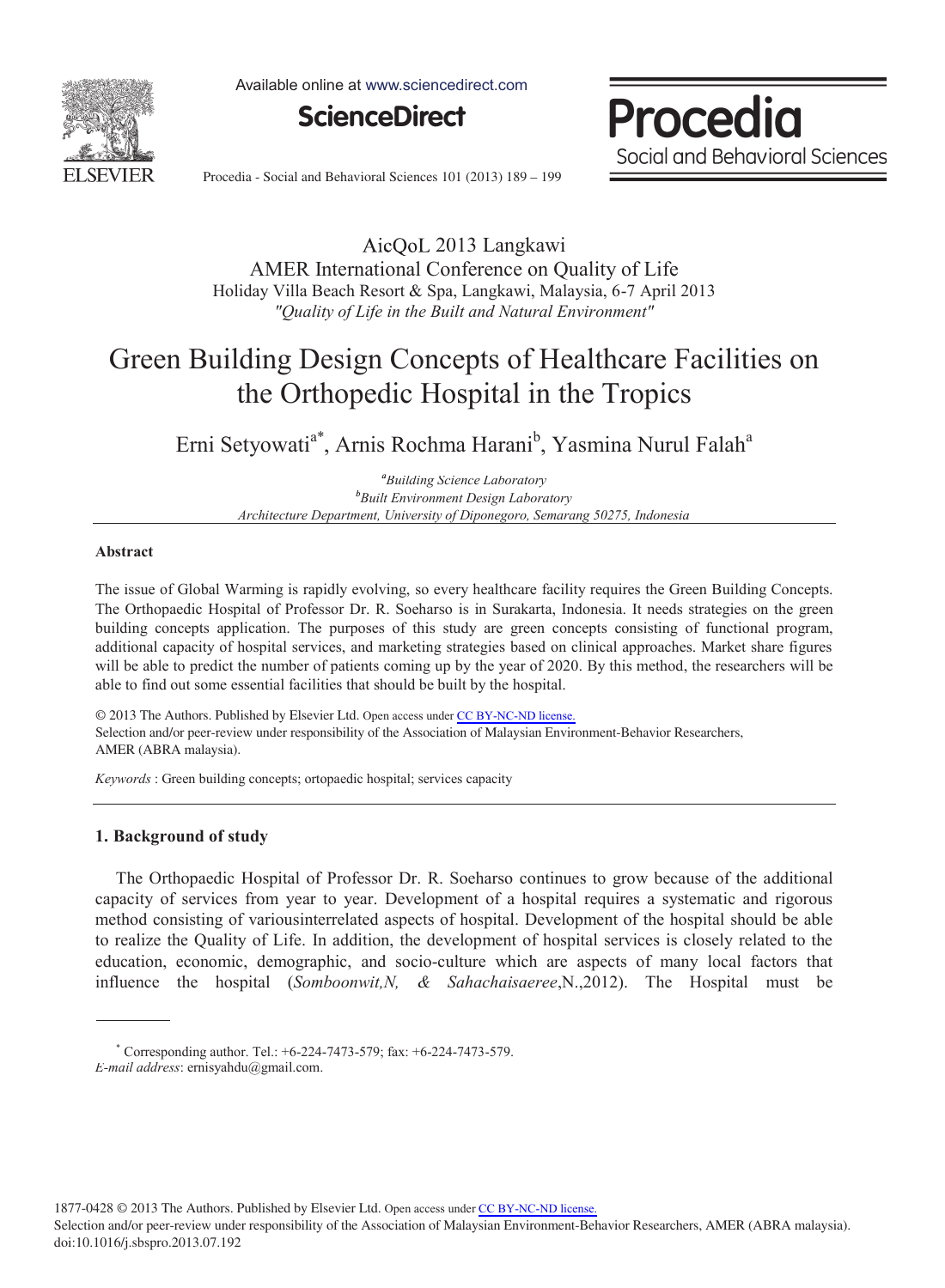environmentally oriented. Therefore, it needs implementation of a sustainability concept. In addition, the sustainability concept is necessary in responding the issues of green hospital which concerns with several aspects such as the use of natural resources, the development of alternative energy and the utilization of energy saving system as well as the efforts to minimize the emission of carbon dioxide gas  $(CO<sub>2</sub>)$  in both of planning and implementation process. The orthopaedic hospital of Prof. Dr. R. *Soeharso* is an Orthopaedic and Medical Rehabilitation Services Hospital in Indonesia. The Indonesian Minister of Health has transformed the hospital into an A-Class Hospital specializing in Orthopaedic and Traumatic fields by Decree number:  $839/VII/2007$  dated on  $20<sup>th</sup>$  July 2007 and the Indonesian Ministry of Health Regulation number: 256/III/2008 dated on 11<sup>th</sup> March 2008. Furthermore, the Strategic Business Plan of the orthopaedic hospital for the year of 2008- 2012 confirmed that based on the results of the Strength, Weakness, Opportunity, and Threat' analysis, the hospital was in *'Second Quadrant'* condition. The condition mentioned that the orthopaedic hospital should implement and conduct strategies to develop with the term of 'Rapid Growth' (The final report of the orthopaedic hospital master plan, 2009). Some disadvantages often appearing in the hospital are connection between facilities that have not been well integrated, the lack of patient's satisfaction and the lack of capacity in several hospital installations. Sustainable concepts in buildings are important for the patients' comfort in facing their illness. In the opposite situation, they will be discomforted because of both the burden in unsustainable physical environment and the burden of illness (Jain *Malkin,* 2002). Based on those facts, the hospital tends to have many constrains related to those disadvantages andthus the hospital requires a study of the sustainability concept in a green hospital design.

#### *1.1. Research question*

The question of this study is how to design the layout, infrastructure facilities of a Green Hospital, medical facilities with the development of science and technology as well as how to design comprehensive spatial planning and buildings of the orthopedics hospital having concepts of green hospital that consider the layout of buildings, healthy outdoor spaces, infrastructure, local town planning regulations, and the elements of an integrated health and behavior system.

### *1.2. Research aim*

The realization of Strategic Comprehensive Design reference having concepts of green hospital conducted by reviewing the technical regulations in both internal and external aspects of the ortopaedic hospital, such as government regulations, especially the local region regulation, as a territorial services of the ortopaedic hospital. Reference design considers not only the aspects of human behavior hospital but also the integrated design process on sustainability concept associated with patients, medical staff, staff outcomes and physical environment.

#### **2. Sustainability and green concept literature review**

The concept of the Green Hospital Sustainability requires integration consisting of several multi disciplinary professionals. The integration of the whole is called the Integrated Design Process and starts from planning, implementation to operational buildings (Jain Malkin, 2002). The Integrated Design Process makes a sustainable, green and high performance building which are designed, constructed, and operated to make the world a better place by improving the environment through nurturing lives, restoring environmental assets, and offering inspiration by drawing on the collaborative experience of a multi disciplinary team of professionals. Furthermore, the Integrated Design Process generates sustainable